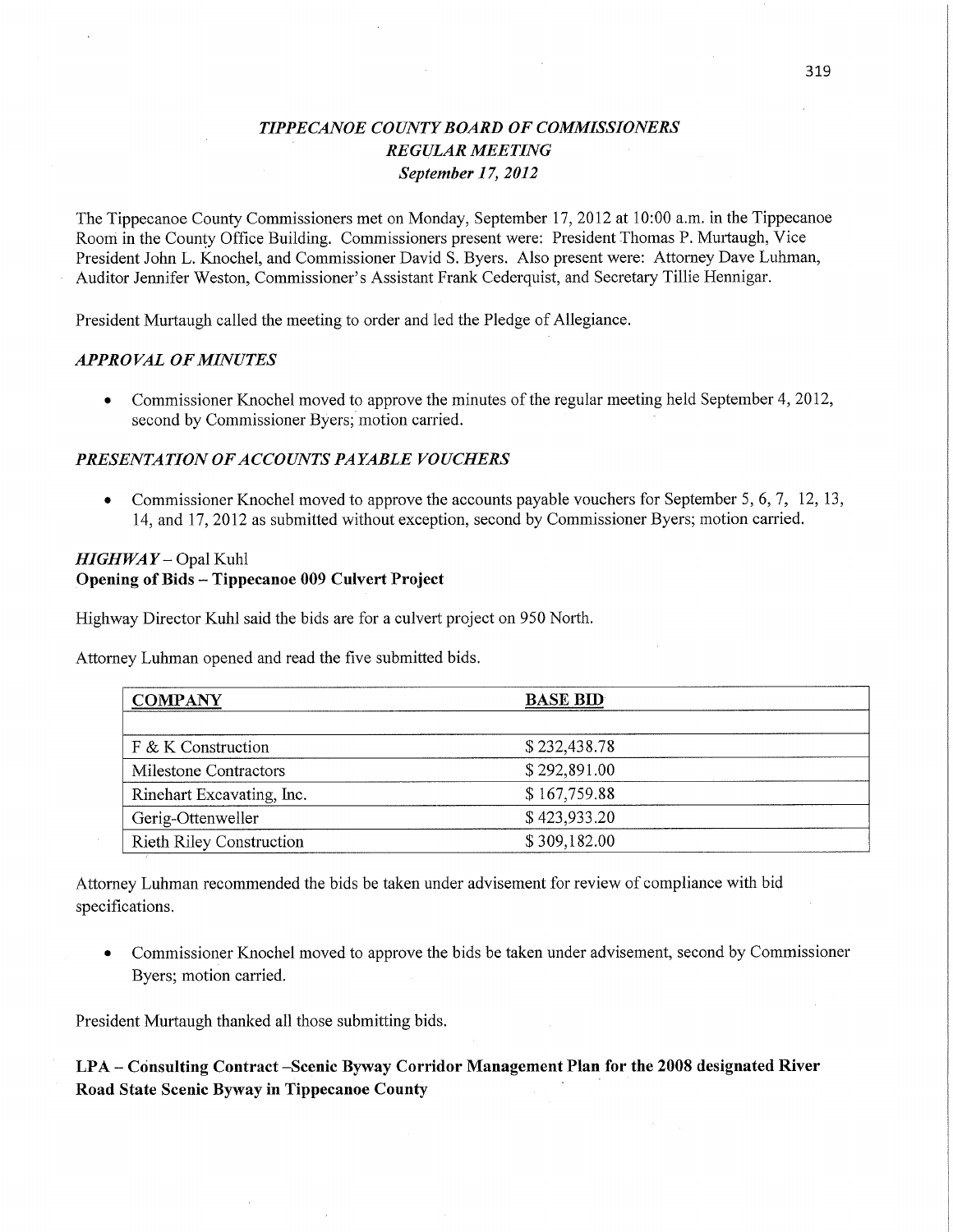Director Kuhl said the consulting contract with Storrow Kinsella Associates, Inc. in the amount of \$62,398 is for the Scenic Byway Corridor Management Plan for River Road. The contract flows through the Highway Department and the Commissioner's office because it is federal funds. Opal introduced Stan Lambert to explain more details. Mr. Lambert said the work scope for the project is to develop a management plan for the Wabash River Scenic Byway in Tippecanoe County. The project to designate River Road as a State Scenic Byway was initially started by Vision 2020; however, the Wabash River Enhancement Corporation took over the project <sup>a</sup> few years ago. The application was completed and River Road was designated as a State Scenic Byway in 2008. In order to apply for grants to develop the Byway, a management plan, which is approved and authorized by INDOT is required. A grant has been applied for to develop a management plan. There is a 20% match on an additional grant which was received from the National Association of Realtors to **fund** \$12,367. The managemen<sup>t</sup> <sup>p</sup>lan Will look at strategies for developing maintenance, safety, and marketing, coordinating all local governments with a portion of the Byway in their jurisdiction.

**0** Commissioner Knochel moved to approve the LPA Consulting Contract, second by Commissioner Byers; motion carried.

## **Street Acceptance** —- Winding **Creek, Section** 6 and 3 **Year** Maintenance Bond in the **amount** of **\$42,318.30 from** Fairfield **Contractors, Inc.** for Winding **Creek, Section** *6*

Director Kuhl said the request is for .482 **miles** of streets in Winding Creek, Section 6, including Grapevine Drive and Flowermound Drive. Along with the street acceptance is a 3 year maintenance bond from Fairfield Contractors in the amount of \$42,318.30.

**0** Commissioner Knochel moved to approve the street acceptance and the 3 year maintenance bond, second by Commissioner Byers; motion carried. '

## **North** 9"1 **Street** and **Burnett's Road Project** - **Change Order** #1 **from** H. **Stewart** Kline **& Associates**

Director Kuhl said the change order is for the North  $9<sup>th</sup>$  Street and Burnett's Road project in the amount of \$804.00. The change is a site distance correction in the intersection due to a water line that wasn't marked.

**0** Commissioner Knochel moved to approve the change order as presented, second by Commissioner Byers; motion carried.

#### **Bridge #151 (Hog Point** Bridge) **Project** — **Contract Modification** #6 **from** H. **Stewart** Kline **& Associates**

Director Kuhl said the Hog Point Bridge project is almost complete, reseeding will occur at the end of September. The change order balances out the contract quantities. The main overage item was the volume of concrete patching for the arches in an amount of approximately \$44,000. The net change is \$27,938.25; the adjusted contract amount is \$2,680,662.42. The engineering estimate at the beginning of the project was higher than the adjusted amount.

**0** Commissioner Knochel moved to approve the contract modification as presented, second by Commissioner Byers; motion carried.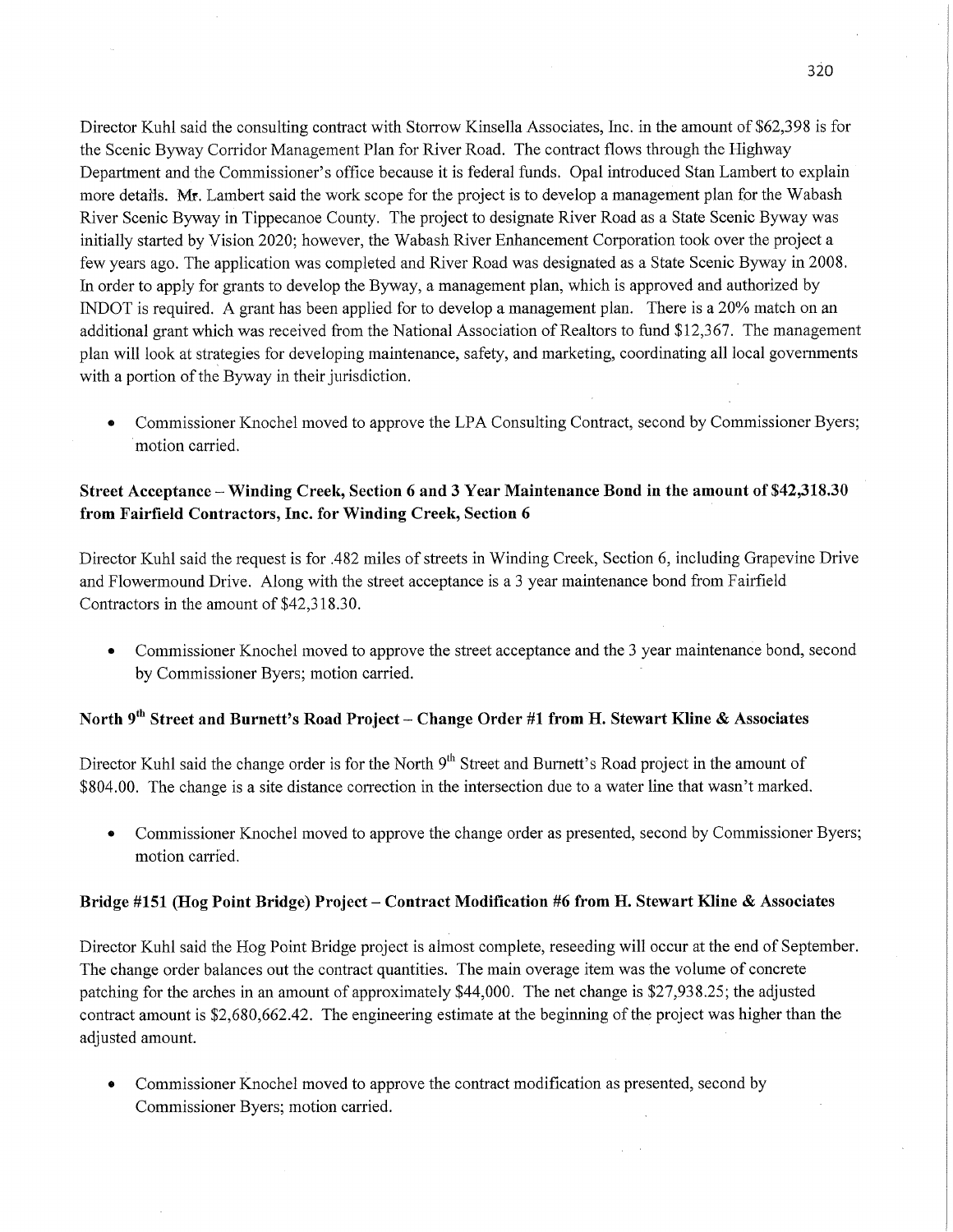#### Continuation Certificate *—* Cheesman, Inc. ..

Director Kuhl said the Continuation Certificate is for Cheesman, Inc. to perform work in the right-of—way.

**0** Commissioner Knochel moved to approve the Continuation Certificate as presented, second by Commissioner Byers; motion carried.

#### *GRANTS —* Laurie Wilson

Grant Facilitator Wilson requested permission to accept a grant for the Sheriff's department in the amount of \$40,009.51 from the Indiana State Police for a full-time position.

**0** Commissioner Knochel moved to accept the grant as presented, second by Commissioner Byers; motion carried. The contract of the contract of the contract of the contract of the contract of the contract of the contract of the contract of the contract of the contract of the contract of the contract of the contract of the c

Grant Facilitator Wilson presented a contract for Laurie Dutton to provide services for Automated Critical Asset Management System (ACAMS). ACAMS allows assessment and input of information of various buildings throughout the county, such as schools and companies with chemicals. In the event of a disaster, the information is available.

**0** Commissioner Knochel moved to accept the contract for the ACAMS grant as presented, second by Commissioner Byers; motion carried.

## *PUBLIC DEFENDER —* Amy Hutchison **Representation Agreement**

Public Defender Hutchison requested approval of a Representation Agreement for Maria Baldine-Potermin  $\&$ Associates, PC. law firm. The law firm will represent and assist clients on immigration issues. Attorney Luhman was involved with the details of the Agreement.

**0** Commissioner Knochel moved to approve the Representation Agreement as presented, second by Commissioner Byers; motion carried.

## *BUILDING COMMISSION* — Ken Brown Demolition Permits for **Unsafe Structure** at **10022 Carney Street, Colburn**

Attorney Luhman said at the last Commissioner meeting, the Commissioners authorized the Building Commissioner to take necessary action for the demolition of the structure located at 10022 Carney Street, Colburn, **Indiana.** Following the meeting, a formal order for demolition was prepared which was signed by the Commissioners on September 4, 2012. The ratification of the execution of the formal order for demolition of the structure requires approval.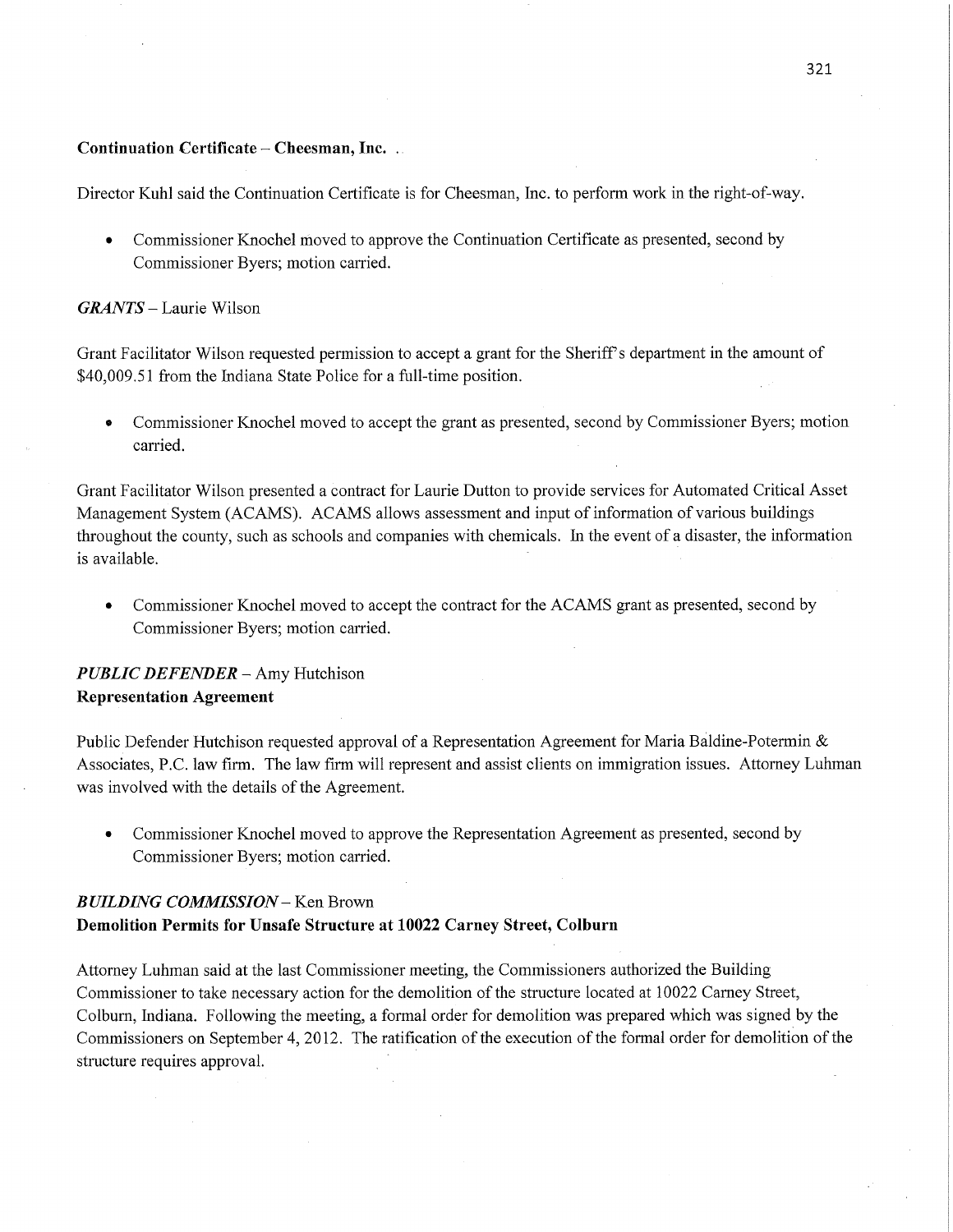**0** Commissioner Knochel moved to approve the ratification of the demolition order of 10022 Carney Street, Colburn, Indiana, second by Commissioner Byers; motion carried.

## *HUMAN RESOURCES* **—** Shirley Mennen **2013 Holiday Schedule**

Human Resources Coordinator Mennen presented the proposed 2013 Holiday Schedule, saying it is a combination of the Federal and State lists. The schedule includes thirteen holidays for the year which is down two with no election in 2013. President's Day on February 18 has been added. Commissioner Knochel said adding President's Day was his suggestion as he thought celebrating Washington's and Lincoln's birthday following Thanksgiving and Christmas was not acceptable; it is important to have **a** day in their honor.

• Commissioner Knochel moved to approve the holiday schedule as presented, second by Commissioner Byers; motion **carried.** '

Human Resources Coordinator Mennen introduced Nina Guyton whé will be filling in in **Human** Resources through the end of November for Melissa Williams who will be off on maternity leave.

## *BOARD* OF *ELECTION & REGISTRATION -* Christa Coffey, Jared Bond, Amy **Wenrick Election Day/Satellite Absentee Contract**

Voter Registration Republican Co-Chairperson **Bond** presented the P011 Worker Contract & **Oath.** In past years, two contracts were used; one for Satellite Absentee board and one for Election Day workers. One contract, combining both has been created and reviewed by Attorneys Luhman and Masson. The only difference from the contract utilized during Primaries is the addition of #13 regarding that there are no investment activities of Iran. Supervisors will be paid \$200; lead Democrats, \$190; Judges, \$150; and half-day workers, \$75. There is an additional change regarding meals. Meals will be reimbursed, such as <sup>a</sup>per diem, Without the worker filing <sup>a</sup> receipt. Clerk Christa Coffey said the change in meals is in-line with other counties in the state.

**0** Commissioner Knochel **moved** to approve the Contract as presented, second by Commissioner Byers; motion carried.

## **Approval** of **Vote Centers** and **Satellite Vote Centers**

Voter Registration Democrat Co-Chairperson Wenrick presented the Vote Centers and Satellite Vote Centers locations. There are 19 vote center locations which is the same as during the Primaries. Clerk Coffey said several satellite locations have been added including Rosewalk Village, Digby House, Kindred Healthcare, and St. Mary's Healthcare in Lafayette, West Point, Stockwell, Romney, and Otterbein.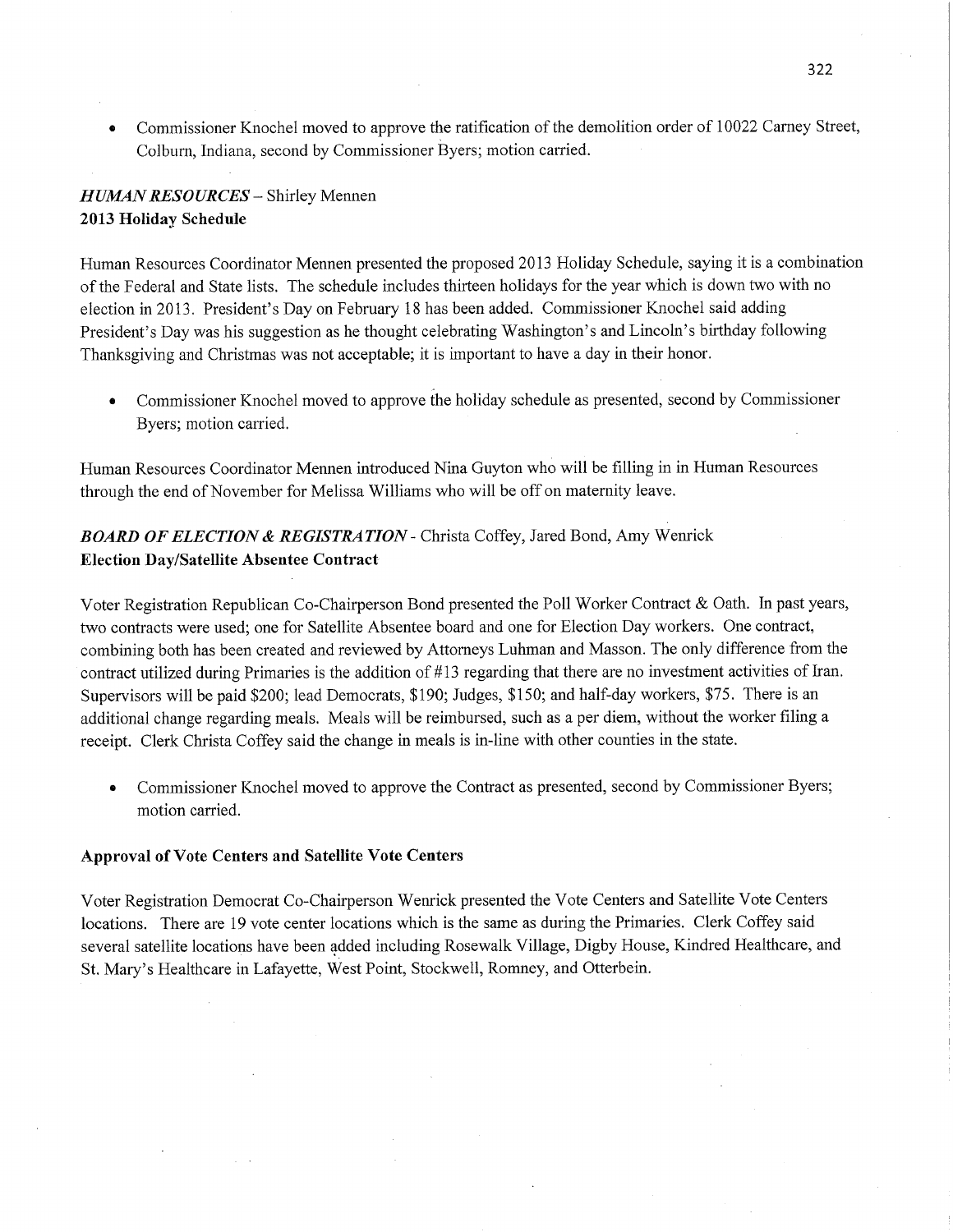# November 6, 2012

# **General Election Vote Center Locations**

| St. Lawrence Catholic Church             | 1916 Meharry Street           | Lafayette            |
|------------------------------------------|-------------------------------|----------------------|
| Lafayette City Hall                      | 20 N 6th Street               | Lafayette            |
| Jenks Rest Senior Center                 | 1915 Scott Street             | Lafayette            |
| Lafayette Fire Station #5                | 750 N Creasy Lane             | Lafayette            |
| <b>Tippecanoe County 4-H Fairgrounds</b> | 1404 Teal Road                | Lafayette            |
| Brady Lane Church of Christ              | 2701 Brady Lane               | Lafayette            |
| <b>Evangelical Covenant Church</b>       | 3600 S 9 <sup>th</sup> Street | Lafayette            |
| The Outpost Catering                     | 2501 Old US Hwy 231 S         | Lafayette            |
| <b>Faith Community Center</b>            | 5526 State Road 26 E          | Lafayette            |
| <b>Tippecanoe Shrine Club</b>            | 3024 State Road 25 N          | Lafayette            |
| <b>Purdue Memorial Union</b>             | 101 N Grant Street            | West Lafayette       |
| <b>Morton Community Center</b>           | 222 N Chauncey                | West Lafayette       |
| <b>Federated Church</b>                  | 2400 Sycamore Lane            | West Lafayette       |
| <b>Covenant Presbyterian Church</b>      | 211 Knox Drive                | West Lafayette       |
| Calvary Baptist Church                   | 310 Kalberer Road             | West Lafayette       |
| Wabash Township Fire Station #1          | 2899 Klondike Road            | West Lafayette       |
| <b>Battle Ground Fire Station</b>        | 112 North Street              | <b>Battle Ground</b> |
| Clarks Hill Christian Church             | 9510 Pearl St                 | Clarks Hill          |
| Dayton United Methodist Church           | 7201 Wesleyan Drive           | Dayton               |
|                                          |                               |                      |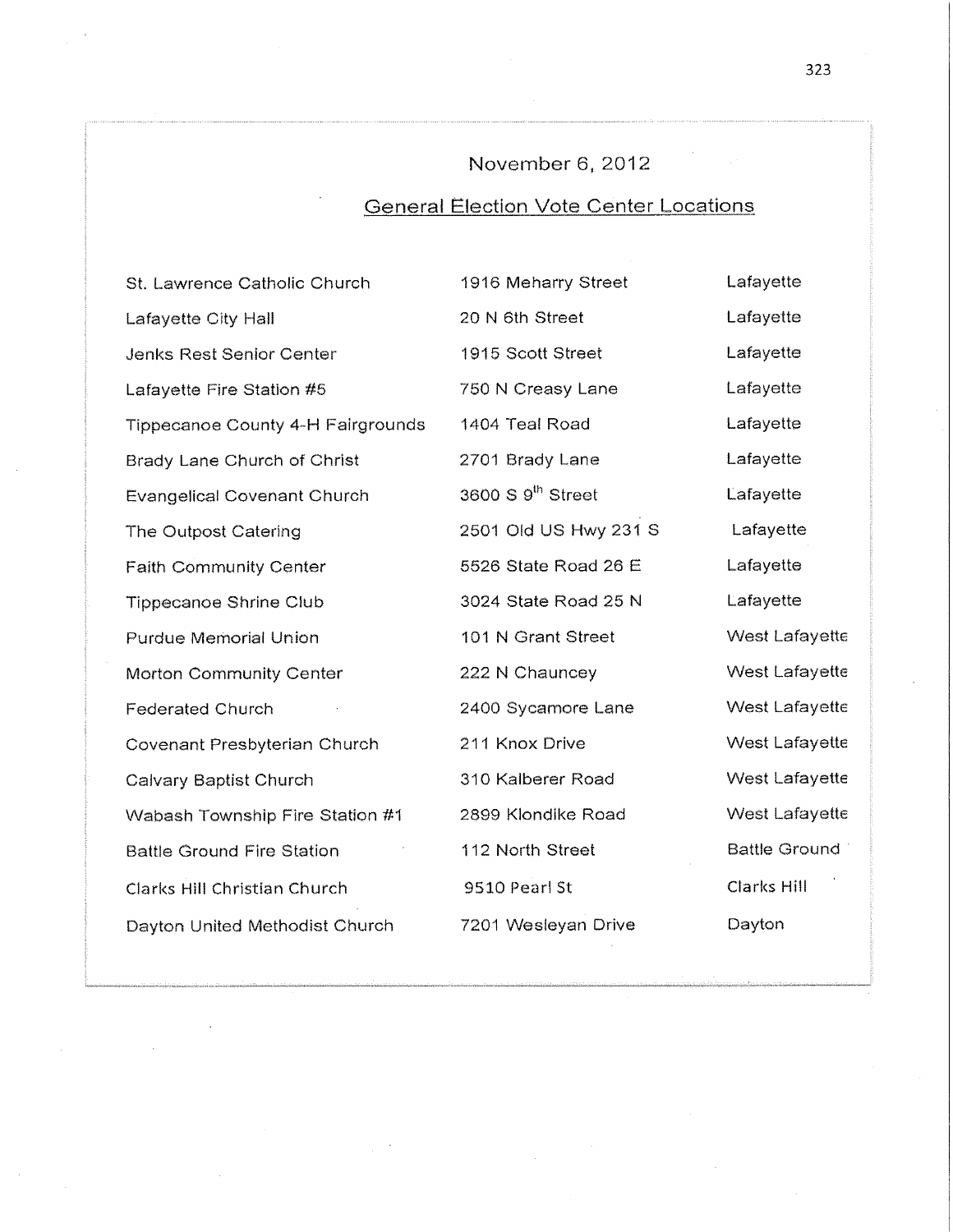|                                                                                                                                                |                        |                                                                                                        | 2012 General Election Satellite Voting Locations             |                                                       |                             |                   |  |
|------------------------------------------------------------------------------------------------------------------------------------------------|------------------------|--------------------------------------------------------------------------------------------------------|--------------------------------------------------------------|-------------------------------------------------------|-----------------------------|-------------------|--|
| Monday Oct 15                                                                                                                                  | 9am-11am               |                                                                                                        | Rosewalk Village                                             |                                                       | 1903 Union Street           | Lafayette         |  |
| Tuesday Oct 16                                                                                                                                 | 10am-12pm              |                                                                                                        | Digby House                                                  |                                                       | 167 W 240 S                 | Lafayette         |  |
| Wednesday Oct 17                                                                                                                               | 10am-2pm               |                                                                                                        | <b>University Place</b>                                      |                                                       | 1700 Lindberg Road          | West Lafayette    |  |
| Thursday Oct 18                                                                                                                                | 9am-4pm                |                                                                                                        | Purdue Memorial Union                                        |                                                       | 101 N Grant Street Room 118 | West Lafayette    |  |
| Saturday Oct 20                                                                                                                                | 8am-12pm               |                                                                                                        | West Point Fire Station                                      |                                                       | 7050 Main Street            | <b>West Point</b> |  |
| Saturday Oct 20                                                                                                                                | 8am-12pm               |                                                                                                        | Stockwell UMC                                                |                                                       | 6941 Church Street          | Stockwell         |  |
| Saturday Oct 20                                                                                                                                | 8am-12pm               |                                                                                                        | Randolph Twp Fire Station                                    |                                                       | 11508 US 231 S              | Romney            |  |
| Sunday Oct 21                                                                                                                                  | 9am-3pm                |                                                                                                        | <b>Fellure Foods</b>                                         |                                                       | 9150 W 500 N                | Otterbein         |  |
| Tuesday Oct 23                                                                                                                                 | 10am-2pm               |                                                                                                        | Friendship House                                             |                                                       | 1010 Cumberland Ave         | West Lafayette    |  |
| Wednesday Oct 24                                                                                                                               | 9am-11am<br>1pm-3pm    |                                                                                                        | <b>Cumberland Pointe</b><br><b>Greentree Assisted Living</b> |                                                       | 1051 Cumberland Ave         | West Lafayette    |  |
| Wednesday Oct 24                                                                                                                               |                        |                                                                                                        |                                                              |                                                       | 3575 Senior Place           | West Lafayette    |  |
| Thursday Oct 25                                                                                                                                | 10am-1pm               |                                                                                                        | Westminster Village                                          |                                                       | 2741 N Salisbury St         | West Lafayette    |  |
| Friday Oct 26                                                                                                                                  | 9am-11am               |                                                                                                        | Kindred Healthcare<br>(Formerly Regency Place)               |                                                       | 300 Windy Hill Drive        | Lafayette         |  |
| Tuesday Oct 30                                                                                                                                 | 9am-11am               |                                                                                                        | St. Mary's Healthcare                                        |                                                       | 2201 Cason Street           | Lafayette         |  |
| <b>LONG TERM SITES</b><br>October 27 <sup>th</sup> -November 3<br>Payless-Greenbush<br>Payless-Beck<br>Payless-Maple Point<br>Payless-Sagamore | $\epsilon \sim 100\mu$ | 12pm-7pm Daily<br>2200 Greenbush Street<br>65 Beck Lane<br>2512 Maple Point Dr<br>1032 Sagamore Pkwy W |                                                              | Lafayette<br>Lafayette<br>Lafayette<br>West Lafayette |                             |                   |  |

• Commissioner Knochel moved to approve the Vote Centers and Satellite Vote Centers, second by Commissioner Byers; **motion carried.** '

Co-Chairperson Bond said two voters received calls last week from someone saying they could vote over the **<sup>p</sup>hone.** The Voter Registration area is working with the Secretary of State and the Attorney General offices to advise the public that voting over the phone is not possible.

## *SPONSORSHIP AGREEMENT* **—** Christa Coffey

Clerk Coffey said in working with the Tippecanoe Bar Association President and Attorney Luhman, the Secretary of State will be in Lafayette tomorrow to hold a Continuing Legal Education class for lawyers. The class will be in the Courthouse. Clerk Coffey is the sponsor.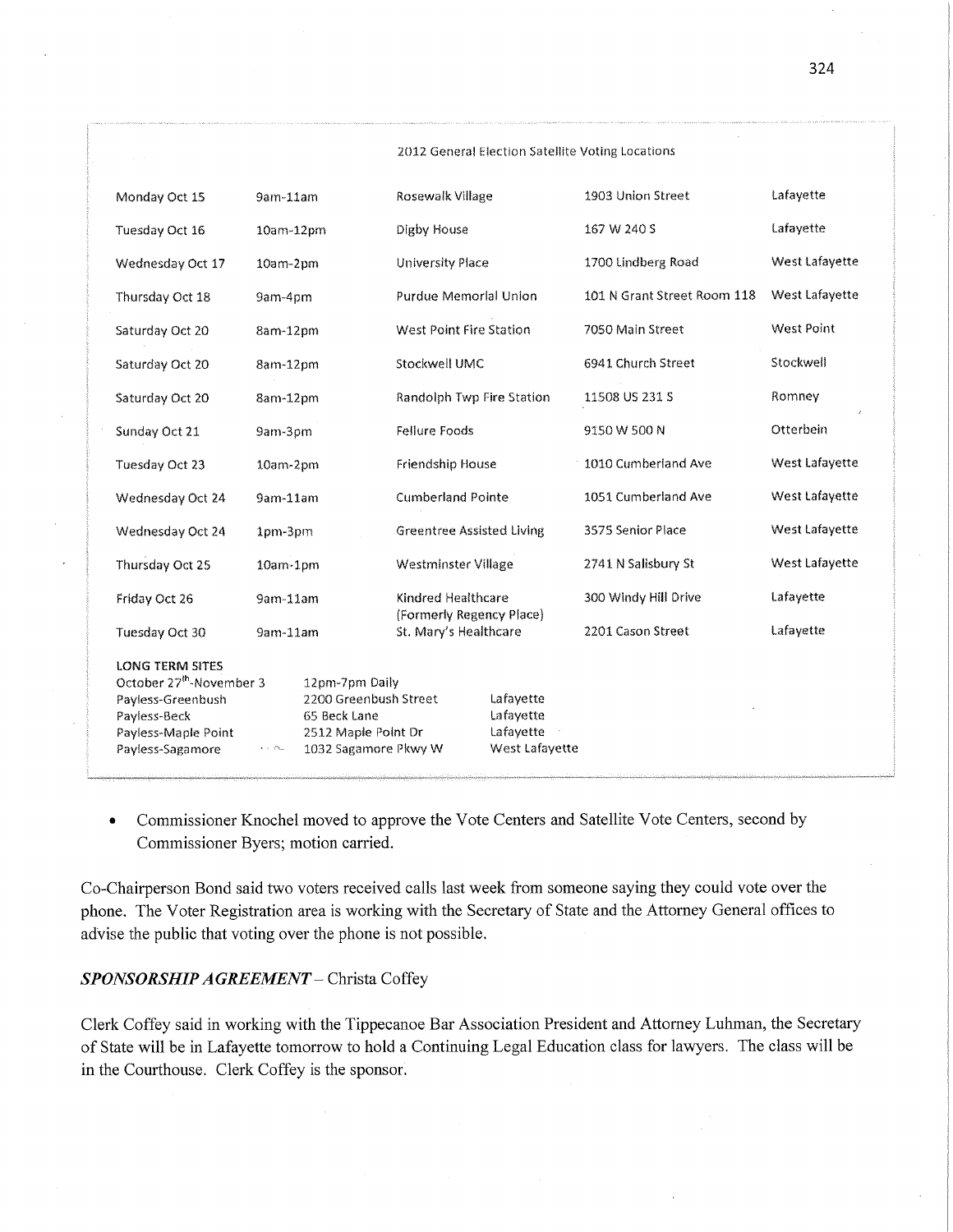*0* Commissioner Knochel moved to approve the Sponsorship Agreement as presented, second by Commissioner Byers; motion carried.

#### *UNFINISHED /NEW BUSINESS*

Commissioner Byers reported that the air conditioner project at the Fairgrounds is moving along very well.

## *REPORTS* ON *FILE*

The following reports will be on file in the Commissioner's office:

Central Mail and Duplicating Building Commission '

#### *PUBLIC COMMENT*

Ken McCammon, with the Friends of Downtown said the holiday lighting scheme on the courthouse will be replaced from the current lampshade status to energy efficient and weather resistant LED lighting with extended lighting to the roof. **A** major fund-raising drive will be undértaken in the next two months to help reach the goal, with hopes of having it ready for lighting on December 1. He expressed his appreciation for the support of the Commissioners to pursue the project and provide public assistance.

Commissioner Murtaugh thanked Ken for his efforts and said it is a much needed project.

As there were no other public comments, Commissioner Knochel moved to adjourn.

BOARD OF COMMISSIONERS OF THE COUNTY OF TIPPECANOE

SP Mussour

*a* a P. Murtaugh, President

 $FAwL$ . Kr

John *L*. Knochel, Vice President

 $\sqrt{1/2}$ 

David S. Byers, Member

325